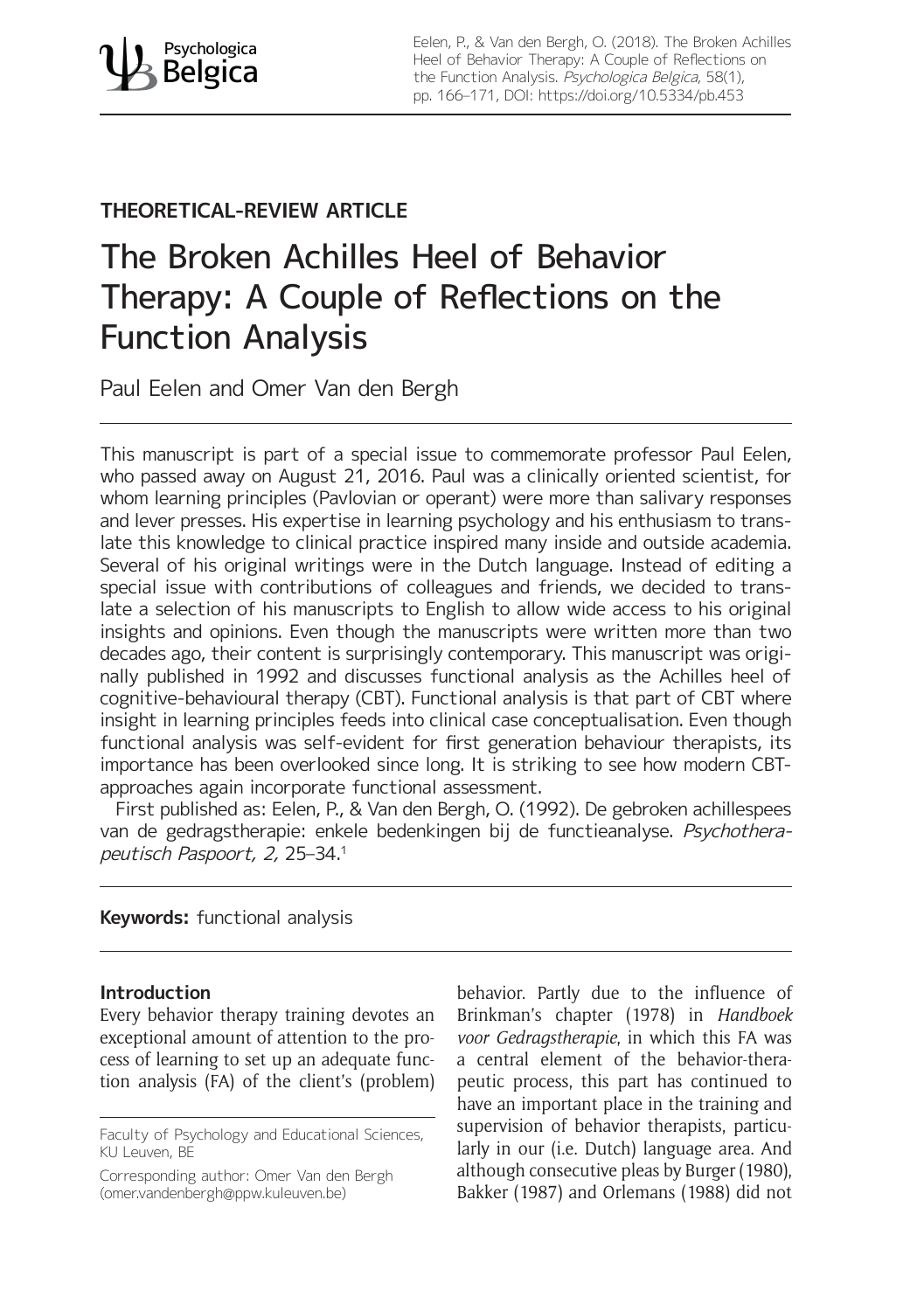always have the same understanding of FA, its necessity was never doubted and it was unanimously described as the core element of behavior therapy.

Still, the question remains to what extent the careful setting up of a FA remains present in the practice of current behavior therapists. Sporadic contact and conversations seem to suggest that this important part of the training often has little impact on further therapeutic practice. This suspicion received ample international confirmation in Haynes and O'Brien's recently published literature overview (1990). The authors consulted 156 case studies published in *Behaviour Therapy* (N= 21), *Journal of Applied Behaviour Analysis* (N = 78), *Behaviour Modification* (N = 31) and *Behaviour Research and Therapy* (N = 26) between 1985 and 1988. In each study it was verified to which extent the reported intervention was justified with a set of data that preceded the intervention. This seems like the minimal requirement in our view to conclude that some form of FA is present. The results of this overview are disappointing. Only 20% of the reported behavior studies meet the chosen criterion. The remaining studies are of the following type: in view of this problem, the following intervention is applied. The cookbook syndrome that behavior therapy has (is) so often been identified with appears to be accurate, even in this set of published case studies.

The problem not only appears in therapeutic practice, however. FA seems to be also largely absent from research on behavior therapy. In 1977 already, Wolpe noted that the composition of groups in outcome studies often demonstrated an 'unwitting mixing of sheep and goats' (p. 2). Not much has changed in the meantime, in spite of the new DSM-III-R (1987). Although this important instrument for outcome research included more behaviour criteria for the classification of syndromes than previous editions, it offered more a topographic than a functional description of problem behavior. No matter how important a topographic description may be (and with its development of careful observation techniques, behavior therapy certainly did not come up short in this regard), its exclusive use offers only illusory uniformity when not complemented with a functional description. A trivial example can illustrate this: Bed-wetting can be described in a rather simple topographic fashion. As soon as a FA is completed for this, this phenomenon can vary from one person to the next. It is consequently a hazardous enterprise to lump all bed-wetters together in one category on topographic grounds only and to prescribe a single intervention. Yet precisely this strategy is standard practice in traditional outcome research.

In light of the above, it does not seem an overstatement to say that the FA is being neglected both in practice and in research. Why is this? Why is our Achilles tendon (we borrowed this description from Wolpe, 1977) so flabby or broken? The first part of this contribution makes a first attempt at answering this question. The second part highlights the extent to which a FA forms an essential part of any empirical research and the resulting implications of this fact for (behavior) therapy.

#### **Function analysis: From corner stone to stumbling block**

The FA has in our view been abandoned because of two factors. First, the vocabulary it uses seems outdated, and second, FA almost inevitably results in a déjà vu effect, irrespective of vocabulary. Both factors are explained in more detail below.

From a historical viewpoint, behavior therapy is a late little brother to behaviorism. This new school only gained more or less definite recognition in 1966, when the first association was established under this banner in the United States (*Association for Advancement of Behaviour Therapy: AABT*). This occurred six years after Mowrer synthesized the learning psychology of those days and tried to describe human and animal behavior using the familiar Stimulus-Response (S-R-) jargon of the then dominant neobehaviorist approach in experimental psychology. No matter how magistral this synthesis was, it can be considered as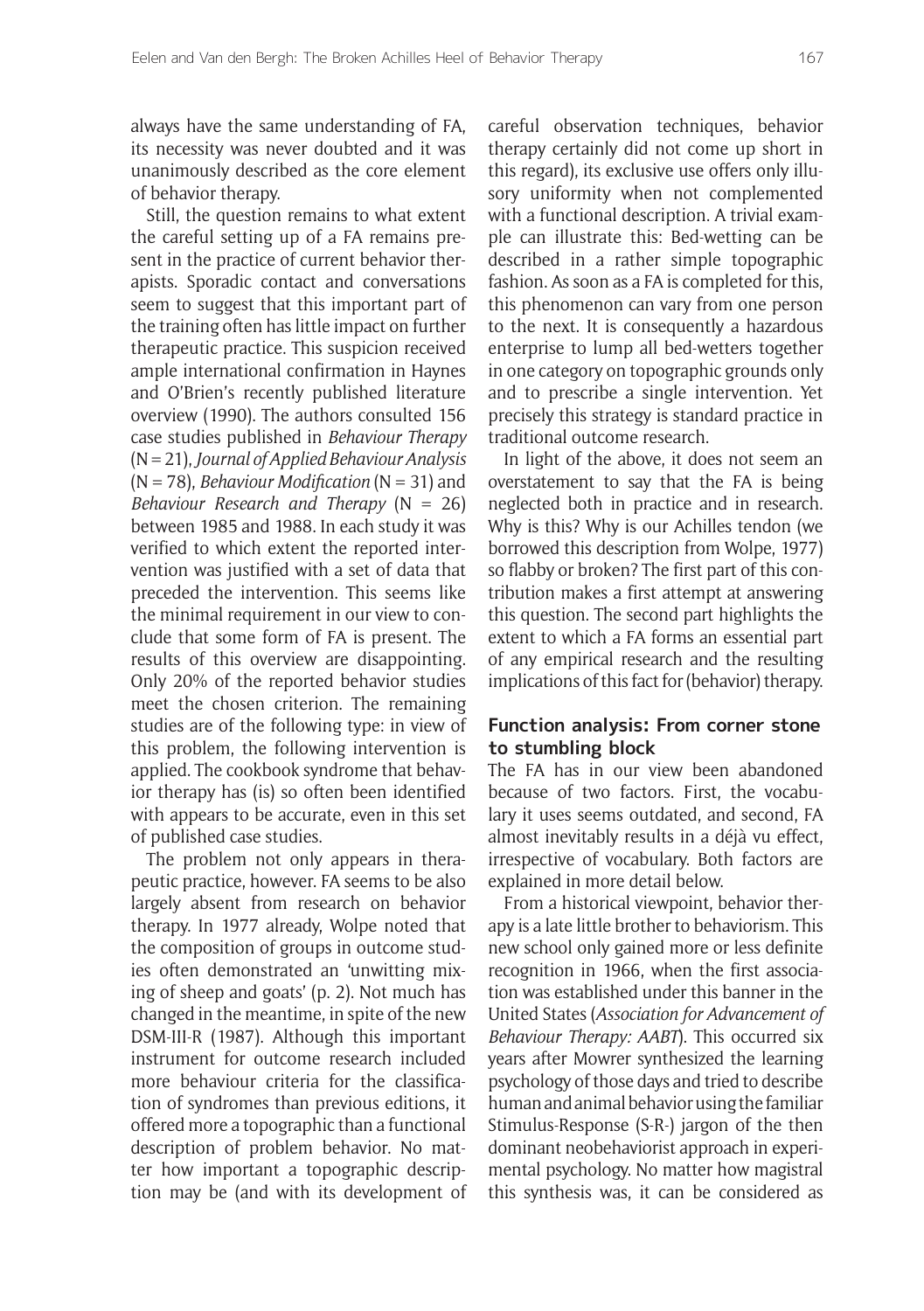the final death spasm of a school of thought that no longer seemed fruitful. Behaviorism, which had first been voiced in Watson's (1913) program declaration and subsequently grew into the dominant model in psychology, began to tear apart at its seams at the end of the fifties and quickly became a dead duck. A different research question and an altogether different vocabulary was gradually introduced in psychology under the influence of developments in linguistics, neuropsychology, and information technology. Psychology again became the study of the 'human mind', as it originally was.

And then there was behavior therapy in its infancy, claiming to apply findings from general theoretic psychology – and learning psychology in particular – but continuing to use a vocabulary that dated back to the 1950s. Indeed, on to this day, the completion of a FA employs a series of concepts that are directly borrowed from Mowrer's previously mentioned work. It is therefore not surprising that behavior therapy was (and is) approached with mixed feelings – from annoyance to pity. Annoyance because it continued to rely so heavily on the behaviorism that many gradually came to describe as a dark chapter in psychology's short history, and which continues to evoke such associations as 'bestial', 'manipulation', 'shallowness', etc., but also pity because this little brother was forced to develop in an era in which the language and thinking of its 'parents' seemed obsolete. And this, precisely, is where the first problem in completing a FA lies. Most psychologists (and psychiatrists a fortiori) are no longer familiar with this vocabulary from their basic training because the symbols it uses were directly borrowed from the behaviorist school of thought. Inevitably, the same problems as in behaviourism are run up against, that is, the adequate conceptualisation of language, meaning, cognition, and so on. A very different vocabulary has emerged for precisely these aspects in contemporary experimental psychology, and while behavior therapy has always pretended to be an application of developments in experimental psychology, this appears to be insufficiently reflected in its conceptual framework. It is understandable then that many people somewhat struggle with the behaviorist jargon. This has resulted in the development of a large group of therapists who reject orthodox behaviour therapy and who are not inclined to use the FA's technical-behaviorist coloured jargon. If a FA is impossible without the use of these old-fashioned symbols, they would rather forego it. They thus willingly sail under a different flag, such as that of "cognitive therapy", "directive therapy", etc.

No matter how much we subscribe to the richness of the learning paradigms as an inspiration source for therapy (Eelen, 1988), we do feel somewhat sympathetic to this viewpoint. It is indeed pointless to attach symbols to phenomena that these symbols were not intended for. Describing 'thoughts' with COV's ('coverants', as a contraction of 'covert operation') in FA does not increase the scientificity of this analysis. Other symbols such as  $CS$ , UCS,  $S<sup>d</sup>$  etc. over time received such a limiting meaning that almost all hope was lost that these concepts would acquire a broader meaning. This not only complicates communication with other schools of thought, it also means that the behavior therapists themselves dispose of a language framework that is at best used only during their study programme or training.

Still, we are inclined to think that there has been too much of a blind focus on the used symbolism, and that the completion of a FA that may or may not be expressed with these symbols was essentially disregarded. FA's extinction because of its jargon is like the proverbial baby that is thrown out with the bathwater.

In addition to these difficulties at the level of symbolism, another reason likely exists that FA fell into disuse in practice. The rich diversity in behavior is reduced to a limited number of basal recurring categories in the FA. This creates a déjà-vu effect after a while and produces a great temptation to implicitly assume that topographically similar behavior can also be placed into the same functional category. The cover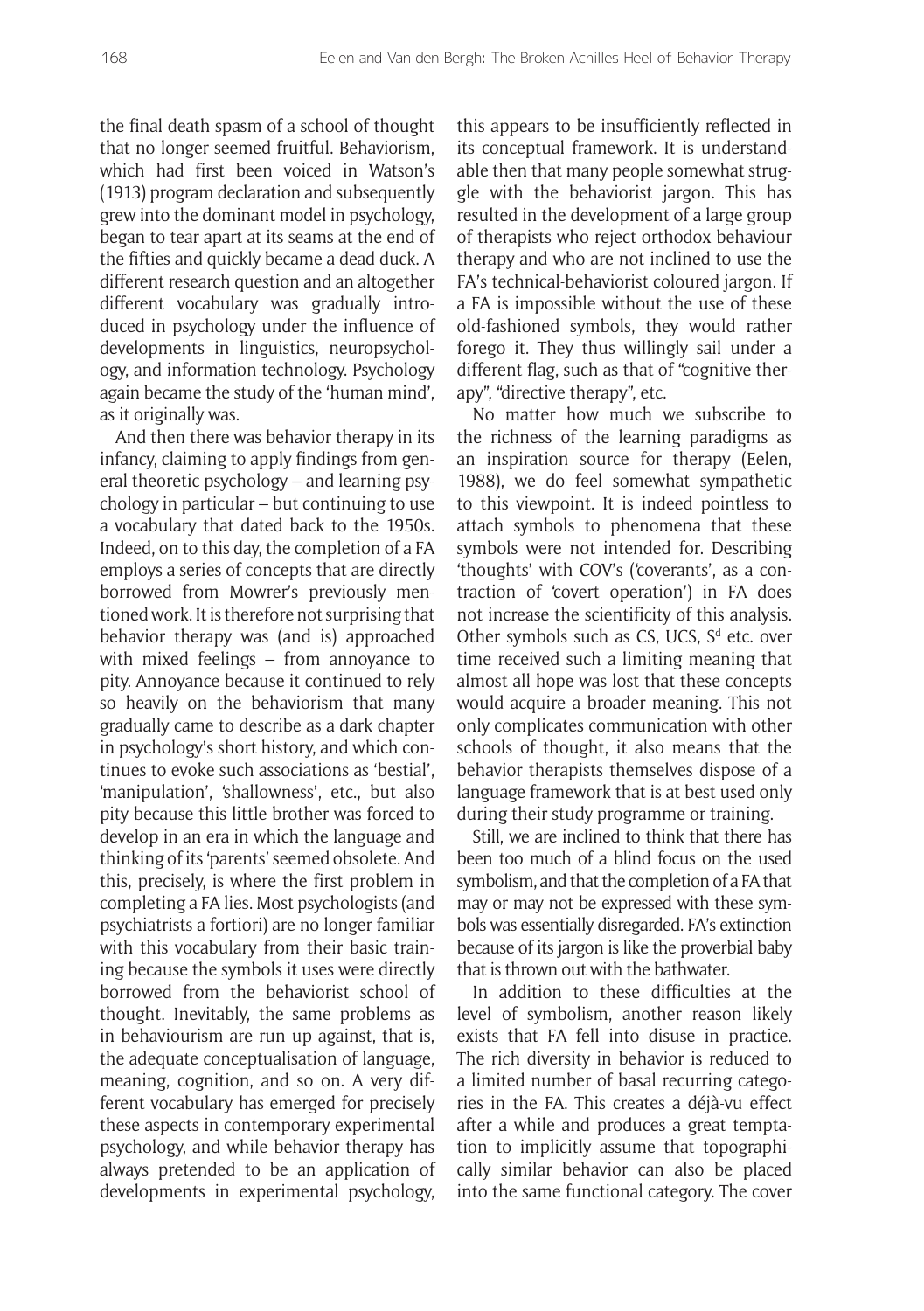of Burger's book (1980) includes a diagram with four symbols: +S+, +S−, −S+, −S−. These four symbols (Bakker and Eelen extend this to six) supposedly suffice to create a FA for whichever type of behavior, including that of animals of course. Although every scientific discipline aspires to reduce phenomena to a number of basal categories or fundamental laws, this seems less acceptable when the aim is to reduce the richness of a client's story into such categories and symbols. Everybody implicitly accepts that a patient's mother is a much more complex stimulus to a patient than a tone is to a dog. If this tone is a discriminative stimulus  $(S<sup>d</sup>)$  to the dog to manifest avoidance behavior, it sounds almost ludicrous to assign a similar function to the mother and to represent her with the same symbol. And, still, this ludicrousness is but a semblance. The learning paradigms and related terminology fulfil a model role in the FA: They have an 'analogon' status. Much like everybody knows that humans are not computers, yet it is rather easily accepted that 'pretending as if' with a computer might be useful to formalise its behavior using the same conceptual framework. The basal FA categories can fulfil a similar heuristic function to acquire insight – a word we do not hesitate to use – into the dynamics that are particular to behavior.

#### **What is a function analysis?**

Every function analysis (FA) seeks to identify the functional relationship between variables. These variables can be situational or behavioural, or refer to personality traits, hormonal situations, etc. The basic formula for every functional analysis is  $Y = f(X)$ , with Y representing the phenomenon that is to be explained (dependent variable) and X the predictor variable or independent variable. Every functional relationship between two variables expresses that both covariate, but it in fact does not make any statements about the grounds or foundation for this covariance.

A FA is always the end product of a series of prior observations. The basic formula after all assumes that both the X and Y variables are known. The nature of these observations, however, can differ. The observations can be both the result of extensive measurements as well merely based on impressions prompted by the famed 'clinical eye'. It is evident that the first allows a more precise functional analysis to be formulated than the latter. No matter the nature of the observations, it remains critical that the X and Y variables can be measured and observed independently from each other. If this is not respected, the result is mere tautology. For instance, it is no use to functionally describe a depressive state as determined by a 'negative self-image', when the existence of a depressive state was decided via this negative self-image.

The previously mentioned basic formula can become much more complex when the Y variable is first related to different X variables that also receive a different weight. An example of this is  $Y = f(aX_1 + bX_2 + cX_3)$ , assuming that Y covariates with three X variables each with their own weight (a, b, c).

No matter how complex the FA, it in principle always allows predictions or prognoses with respect to the Y variable to be made. The prediction value is of course determined by the degree to which the X variables have been fully identified. For instance, it is possible that a functional relationship exists between a Y and X variable, but that the covariance is so minimal that it yields little useful knowledge. This promptly brings us to a point of difference between theoretic and applied research. Theoretic research is more interested in demonstrating the *existence* of covariance, while applied research views both the existence and *degree* of covariance as important. It should be noted here that a FA of a phenomenon is seldom or never exhaustive. This means that it is impossible to distil deterministic statements from a FA, and that probabilistic statements can be obtained at best.

#### **Function analysis and therapy**

A number of restrictions applied to the use of FA in (behavior) therapy are added to these general descriptions.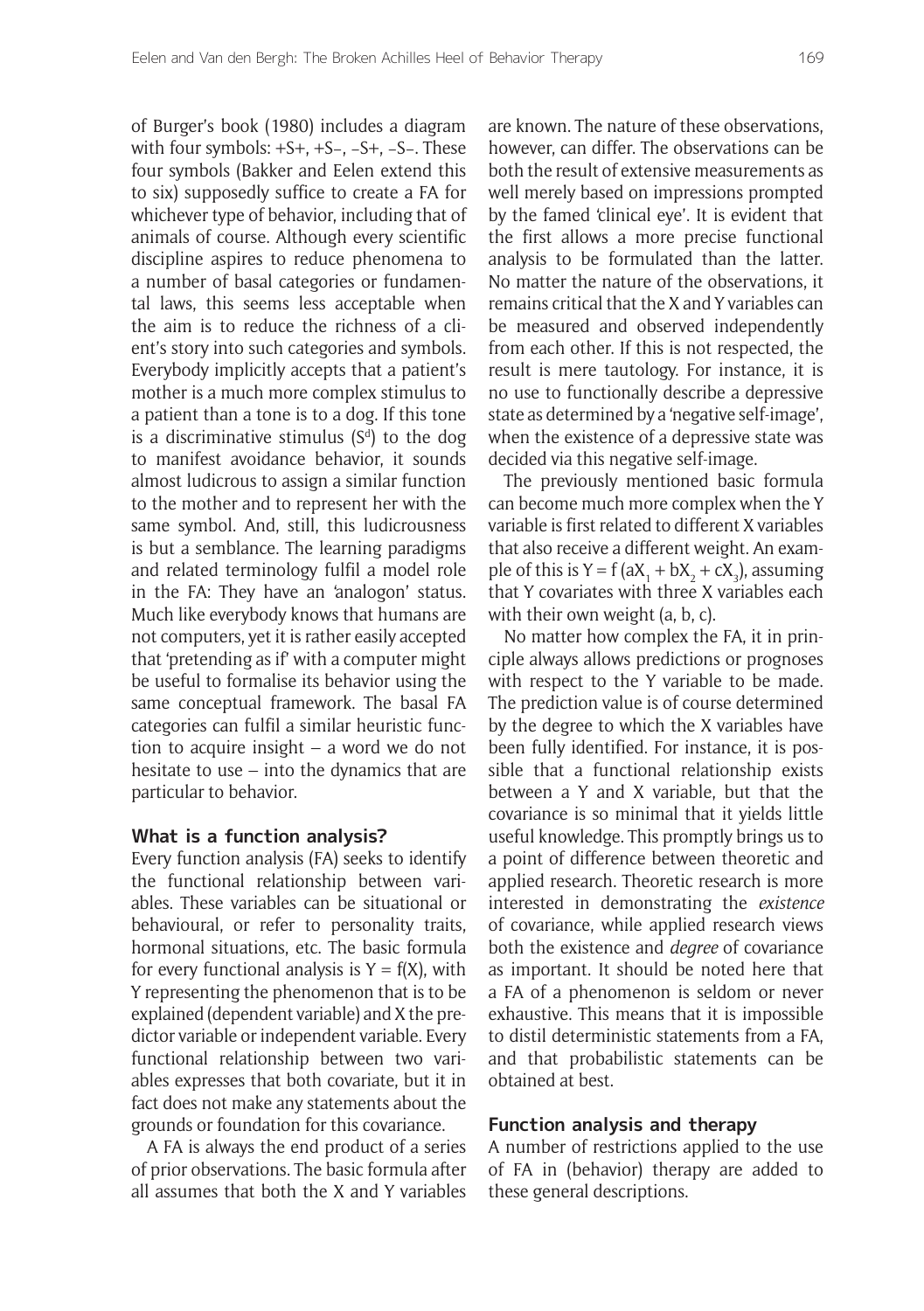A first restriction overlaps with the already mentioned criterion of *covariance degree*. Because a change in the Y variable is ultimately the aim, it is rather obvious that one will search for X variables that seem to be fairly convincingly connected to the Y variable. It is fairly easy to statistically determine the variance explained by a specific independent variable in experimental nomothetic research. The degree to which the effect of the independent variable can be replicated can moreover point in the same direction. Although similar statistical techniques exist for (experimental) ideographic research, these are rarely used in practice. At the very least, however, one should attempt to verify the importance of the X variable(s) by aspiring to some kind of ideographic replicability.

Because therapy is aimed at change and not solely aimed at predicting the Y variable, a second restriction is that the therapeutic context ideally seeks *causal* relations between Y and X. A causal relationship after all implies that a change in the X variable(s) represents a sufficient (albeit not necessary) condition to achieve a change in the Y variable.

Finally, a FA is only useful to the extent that the X variables are *controllable* and thus capable of being changed or manipulated. X variables that are important and that have a causal relation to the Y variable cannot always be controlled, however. For instance, it is possible that a certain type of problem behavior (Y) is a function of serious past trauma (X). Such an X variable is of course relevant to a causal analysis, but it does not in itself offer an avenue for change. The therapist will therefore also try to find other X variables that also influence the problem behavior and that he/she or the patient has a firmer grip on.

In light of these restrictions, it is not surprising that during the setting up of a FA, the therapist will preferentially seek X variables that are situationally determined. This does not mean that the experience or thought processes of the concerned patient are disregarded, but such variables are not in themselves verifiable and their causal status is disputable. For instance, when 'cognitions' are functionally related to overt behavior, there is considerable danger that correlational rather than causal relations are identified. Ideally, one would continue looking for the situational factors that such cognitions are a function of. It is not surprising from this viewpoint that behavior therapy, more so than any other type of therapy, is concerned with thorough observations of externally visible stimuli and responses. This almost automatically causes one to revert to S-R terminology. In addition, this reflection on the FA makes it clear why behavior therapy prefers to seek connection with an experimental paradigm. Every experiment by definition studies a causal and controllable functional relationship between the independent and dependent variables. Experimental psychology in its totality thus remains the most important foundation for (behavior) therapy precisely because it offers theoretical insights that help understand the connection between X and Y. The use of a wide variety in theories does not have to be a problem in itself, and it certainly does not have to result in the development of different therapeutic schools.

A remarkable ecumenical thought arises by way of conclusion: Is a FA not just the cornerstone of behavior therapy but of therapy altogether? Is it even possible to abstain from FA?

#### **Note**

<sup>1</sup> Filip Raes and Agnes Moors acted as editors for this translation.

#### **Competing Interests**

The authors have no competing interests to declare.

#### **References**

**Bakker, B. J.** (1987). *Constructionele gedragstherapie*. Nijmegen: Dekker & Van de Vegt.

**Brinkman, W.** (1978). Het gedragstherapeutisch proces. In: Orlemans, J. W. G.,